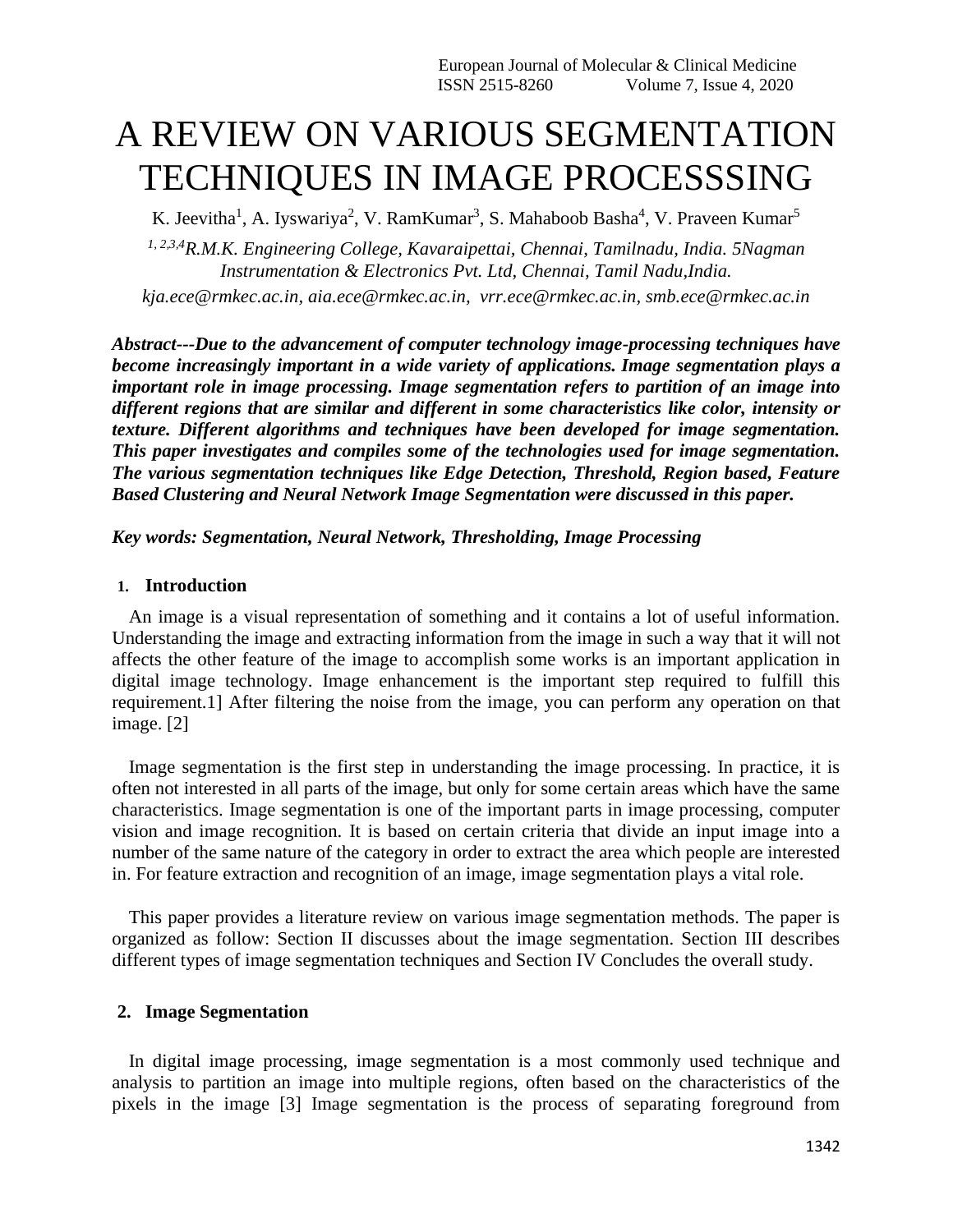European Journal of Molecular & Clinical Medicine ISSN 2515-8260 Volume 7, Issue 4, 2020

background, or clustering regions of pixels based on similarities in color or shape. For example, a most common application of image segmentation in medical imaging is to detect and label pixels in an image of a 3D volume that represent a tumor in a patient's lung or other organs. Other practical application of image segmentation range from filtering of noisy images, medical applications, Locate objects in satellite images, Object detection and Recognition Tasks, Automatic traffic control systems and Video surveillance, etc. [4]-[5]

## **3. Segmentation Techniques**

Most of the image segmentation algorithms are based on two basic properties of intensity values: discontinuity and similarity [6]. The first approach is to segment the image based on abrupt change in intensity, such as edged in the images. The second approach is based on some pre-defined criteria upon which images are partitioned.

Segmentation can be classified as:

- A. Edge Detection Image Segmentation
- B. Threshold Based Image Segmentation
- C. Region Based Image Segmentation
- D. Feature Based Clustering Image Segmentation
- E. Neural Network Based Image Segmentation

## *A. Edge Detection*

In image segmentation process, Edge detection is the basic step used to find the boundaries of objects within images. The edge detection is obtained by identifying the sharp changes or discontinuities in brightness. [7] It usually involves arranging points of discontinuity into curved line segments, or edges. The edge detection for image segmentation methods are Gray histogram and Gradient methods. [8]. Several operators are used by edge detection method, i.e., Classical edge detectors, zero crossing, Canny Edge detector, Sobel, Prewitt, Roberts Laplacian of Guassian(LoG)[9], and color edge detectors etc [10].

Zotin, Alexander, Konstantin Simonov, Mikhail Kurako, Yousif Hamad, Svetlana Kirillova.[11] proposed a Edge detection of MRI images based on fuzzy C means clustering. In this method, they used Balanced Contrast Enhancement technique (BCET) to improve the characteristics of medical images which involves noise removal functions. Then image segmentation techniques are carried out with the help of Fuzzy C means clustering method. Finally, Canny Edge Detection method is used to detect the edges of the image. Their technique yields better results in order to preserve more edge information with high accuracy.

S. Yuan, S. E. Venegas-Andraca, C. Zhu, Y. Wang, X. Mao and Y. Luo [12], Proposed a Fast Laplacian of Gaussian Edge Detection Algorithm for Quantum Images. They used Gaussian operator to find the discrete LoG mask. Then quantum image is filtered with the LoG mask and they used to find the zero crossing points to detect the edges and they analyzed the time complexity.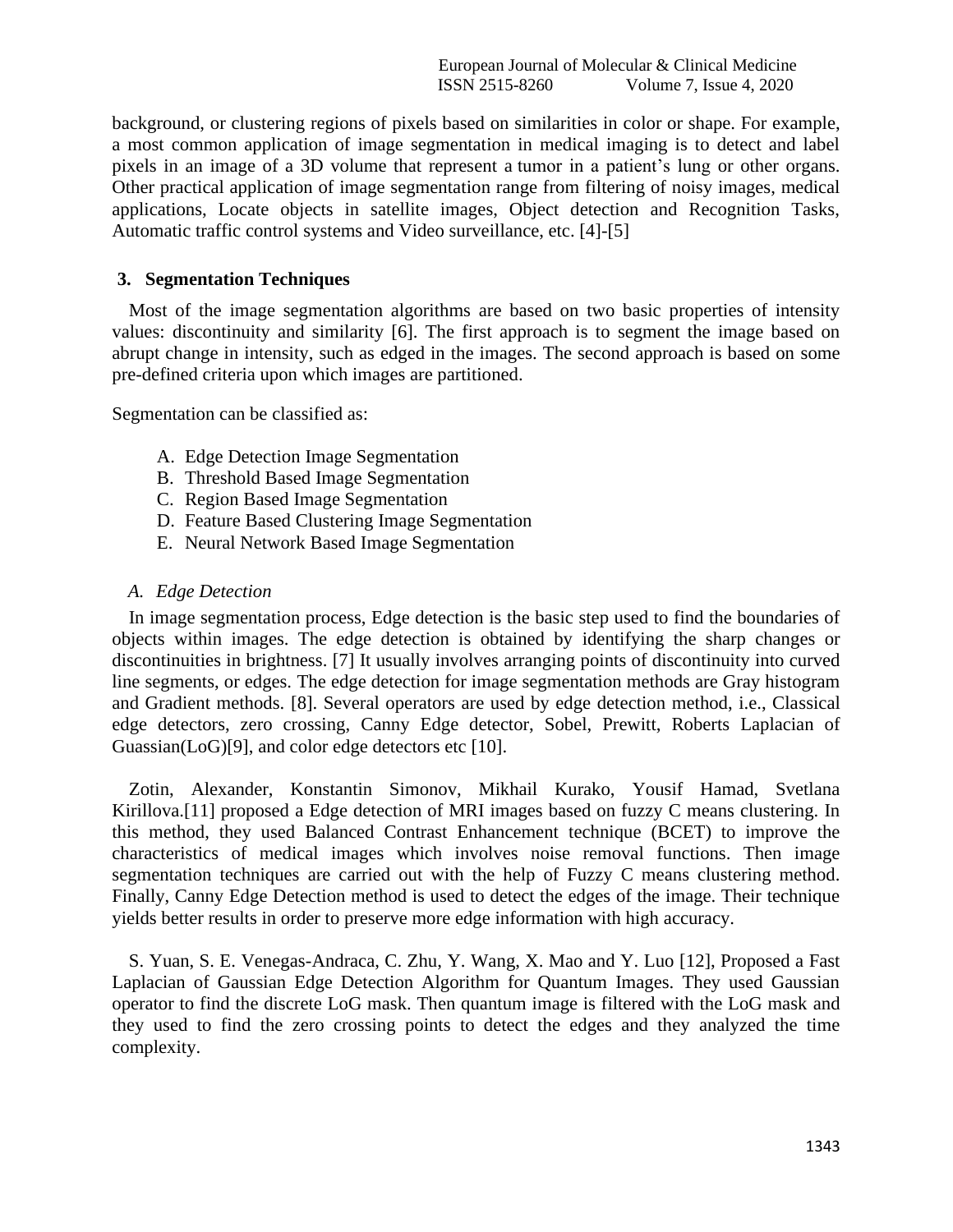European Journal of Molecular & Clinical Medicine ISSN 2515-8260 Volume 7, Issue 4, 2020

M. Nikolic, E. Tuba and M. Tuba [13] proposed a modified Canny Edge detection algorithm for ultrasound images. The ultrasound images are sensitive to noise and it is removed by modified median filter and then it is processed by canny edge detector to detect the edges of internal organs precisely compared to other methods.

Neha Yadav and Vikas Sindhu [14] Proposed a new edge detection technique which detects a acute and precise edges with the use of different filter namely STD, Median, Weiner, Gobar, Harmonic, Geometric filters etc.

#### *B. Threshold Based*

Thresholding is the most common method of image segmentation. Thresholding is a image segmentation technique to convert a multilevel image into a binary image i.e., it choose a proper threshold value to divide image pixels into several regions and separate objects from background. Different thresholding techniques proposed by different researchers are OSTU thresholding, P-tile method, Histogram dependent technique, Edge Maximization technique, Mean method, and visual technique.

Salem Saleh Al-amri [15] has applied Mean technique, Pile technique, HDT, and EMT technique on satellite images in order to find the best segmented image. From the above techniques, it is observed that Histogram Dependent Technique and Edge Maximization Technique are the best thresholding techniques.

Magdalene C. Unajan Magdalene C. Unajan, Member, IAENG, Bobby D. Gerardo, Ruji P. Medina [16] presented a modified Otsu-based Image Segmentation Algorithm to enhance the performance of the Otsu method. They calculated optimum threshold value by using standard deviation. The results show that the computational cost is low and is more immune to noise compared to previous methods.

## *C. Region Based Image Segmentation*

Region Based Segmentation are relatively simple and more immune to noise compared to edge detection method [17]. In region-based methods, partition an image into regions that are similar according to a set of predefined criteria. Region based segmentation methods are divided into three main parts, i.e., region growing, region splitting, and region merging [18]. Region growing is a region-based sequential technique in neighboring pixels are scanned and added into larger regions based on predefined seed pixels, growing criteria and stop conditions.

Region splitting is to divide the image into a set of disjoint regions which are coherent within themselves. A region merging process is used after each split which compares the adjacent regions and merges them if necessary.

Seemawazarkar, Bettahally N. Keshavamurthy, Ahsan Hussain [19] introduced a method of region-based segmentation of images using soft KNN algorithm. They incorporated soft classification techniques with k-nearest neighbour algorithm to detect the ambiguous region of the image. For experiments, they collected the images from social networks. This method performs much better than traditional k-nearest neighbour approach.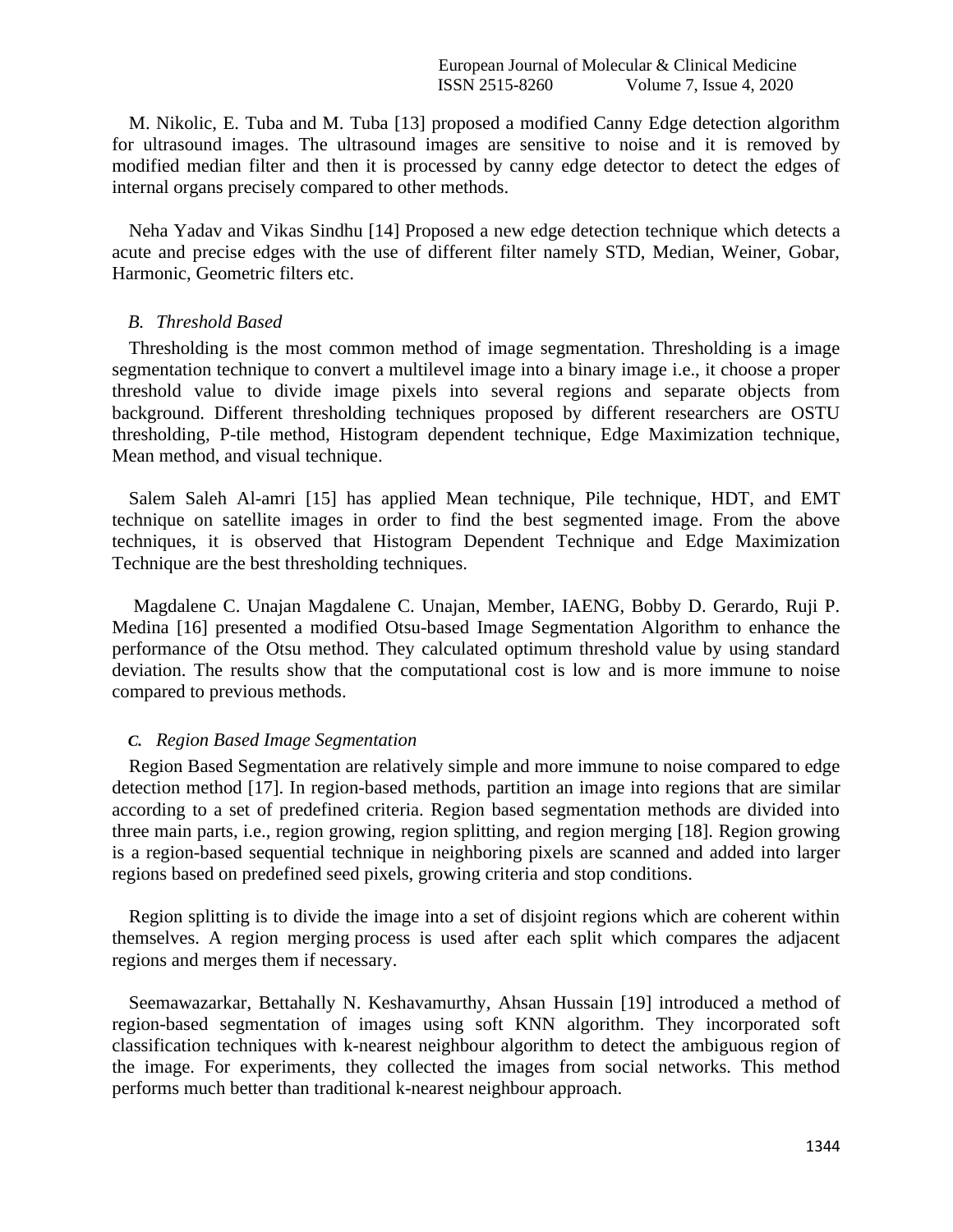Karoui [20] proposed a new unsupervised image segmentation method using level set methods and texture statistics. This method includes an automatic feature selection step used to readjust the weights attached to each feature in the curve evolution equation that drives the segmentation. This method improves the computational efficiency.

Nguyen MongHien Edge, Nguyen ThanhBinh, and Ngo QuocViet[21] proposed a edge detection based on Fuzzy C Means in medical image processing system. To improve the quality of MRI image, they proposed Semi Translation Invariant Contourlet Transform (STICT) and then fuzzy K means clustering is used to segment the images. They used Canny Edge detection techniques to detect the edges of the image accurately. This method yields accurate results compared to other methods.

Chidadala J., Maganty S.N., Prakash N [22] proposed automatic seeded point selection region growing algorithm along with clustering technique to solve MRI image segmentation problems. First, the image is preprocessed by the median filter and then segmented by automatic seeded point region growing algorithm. After the segmentation process, the image is classified by a support vector machine (SVM).

## *D. Image segmentation based on clustering*

Clustering is a powerful technique in image segmentation. There are several clustering methods such as k means, adaptive k means, fuzzy c means (FCM) and improved fuzzy c mean algorithm (IFCM). *K***-**Means clustering algorithm is an unsupervised algorithm used to segment the wanted area from the background. It clusters, or divides the given data into K-clusters.

PengfeiShan[23] proposed an image segmentation method based on K-mean algorithm. To extract the features, they used a grey gradient maximum entropy method and uses K-mean method to classify the images.

Juntao Wang and XiaolongSu[24] proposed improved K-means Clustering Algorithm with the use of noise data filter so that the impact of noise data on K –Means algorithm is decreased effectively and clustering results will be more accurate.

Xin Zheng [25] proposed a method Adaptive K-means Algorithm for image segmentation which results an accurate segmentation value and is very simple method.

N.A. Mohamed; M.N. Ahmed [26] describes the application of fuzzy set theory in medical applications. They proposed Markov random field (MRF), a new method which is less sensitive to noise and a fully automatic technique to obtain image clusters.

Nguyen MongHien, Nguyen Thanh Binhand Ngo Quoc [27] presented a new approach to MRI edge Detection. They used the Semi Translation Invariant Contour let Transform (STICT) to improve quality of the original MRI and Fuzzy C Means (FCM) clustering method is applied for the image segmentation. After that to detect the fine edges, Canny edge detection algorithm is used. Experiment results shows that it yields better results compared to other methods.

#### *E. Neural Network Based Image Segmentation*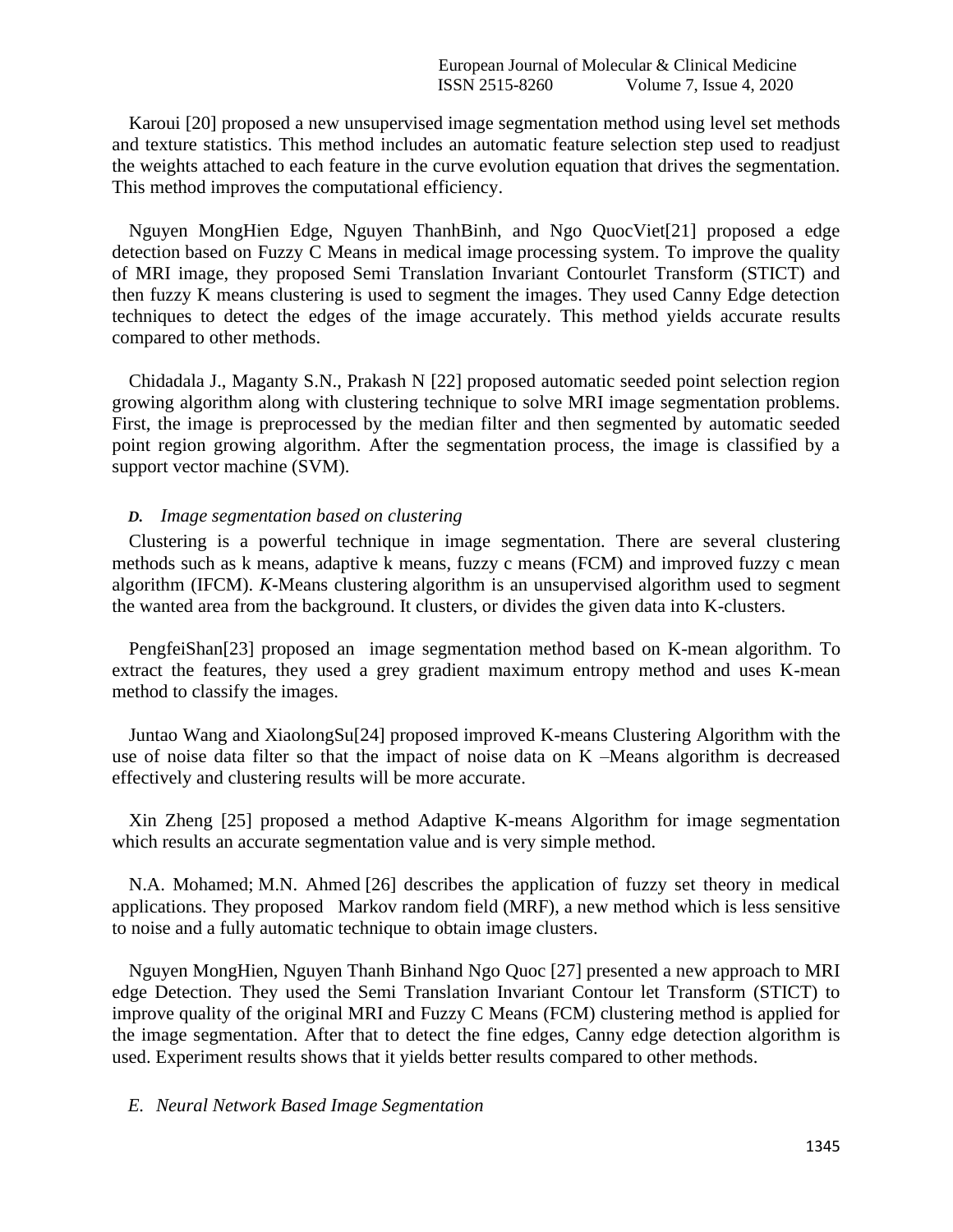European Journal of Molecular & Clinical Medicine ISSN 2515-8260 Volume 7, Issue 4, 2020

Neural networks are an interconnected collection of nodes called neuron. Every neuron takes one piece of the input data, typically one pixel of the image, and applies a simple computation, called an activation function to generate a result. Each neuron has a numerical weight that affects its result. That result is fed to additional neural layers until at the end of the process the neural network generates a prediction for each input or pixel.

Leena Silvoster M and Govindan V.K[28] Conventional Neural Network (CNN) is a method used to segment images and to extract the features directly from pixel images with minimum preprocessing.

In Artificial Neural Network (ANN), each neuron is corresponding to the pixel of an image. An Image is mapped to the neural network. An Image in the form of neural network is trained using training samples, and then connection between neurons, i.e., pixels is found and then the new images are segmented from the trained image [29].

M. M. Mehdy [30] proposed Two ANN model for the early detection of breast cancer. (i) First, applying classifier directly to the region of interest (ROI) image data. (ii)Second, understanding the situation from the features extracted from the pre-processed image signals.

P. Mohamed Shakeel and S.Baskar [31] implemented a new method of FFANN to enhance the cardiac image segmentation . With this method, it is able to detect the edges and to define the texture boundary accurately. Experiment results shows that effective learning capacity of FFANN and time consuming for image segmentation is less compared to other methods.

#### **4. CONCLUSION**

Image segmentation has become an auspicious future and it mainly focus on the contemporary research in many fields like object recognition and detection, medical images, and satellite images. For different images, we can't able to adapt the same method to segment the images because; the image segmentation depends on different characteristics like homogeneity, color, texture, etc. Still many researches going on in image segmentation to get better results with high accuracy. In this paper, an overview of image segmentation and various techniques used for image segmentation were discussed. Further, different papers suggested many points about segmentation techniques were discussed. This work will give an idea for the researchers to develop new segmentation models.

#### **REFERENCES**

- 1. M. Yasmin, M. Sharif, S. Masood, M. Raza, and S. Mohsin, "Brain image enhancement-A survey," World Applied Sciences Journal, vol. 17, pp. 1192-1204, 2012.
- 2. S.Raut, M. Raghuvanshi, R. Dharaskar, and A. Raut, "Image segmentation–A state-of-art survey for prediction," in Proc. International Conference on Advanced Computer Control, 2009, pp. 420-424.
- 3. Steven L Eddins, Richard E.woods, Rafael C "digital image processing" (2009)
- 4. M. Yasmin, S. Mohsin, M. Sharif, M. Raza, and S. Masood, "Brain image analysis: A survey," World Applied Sciences Journal, vol. 19, pp. 1484-1494, 2012.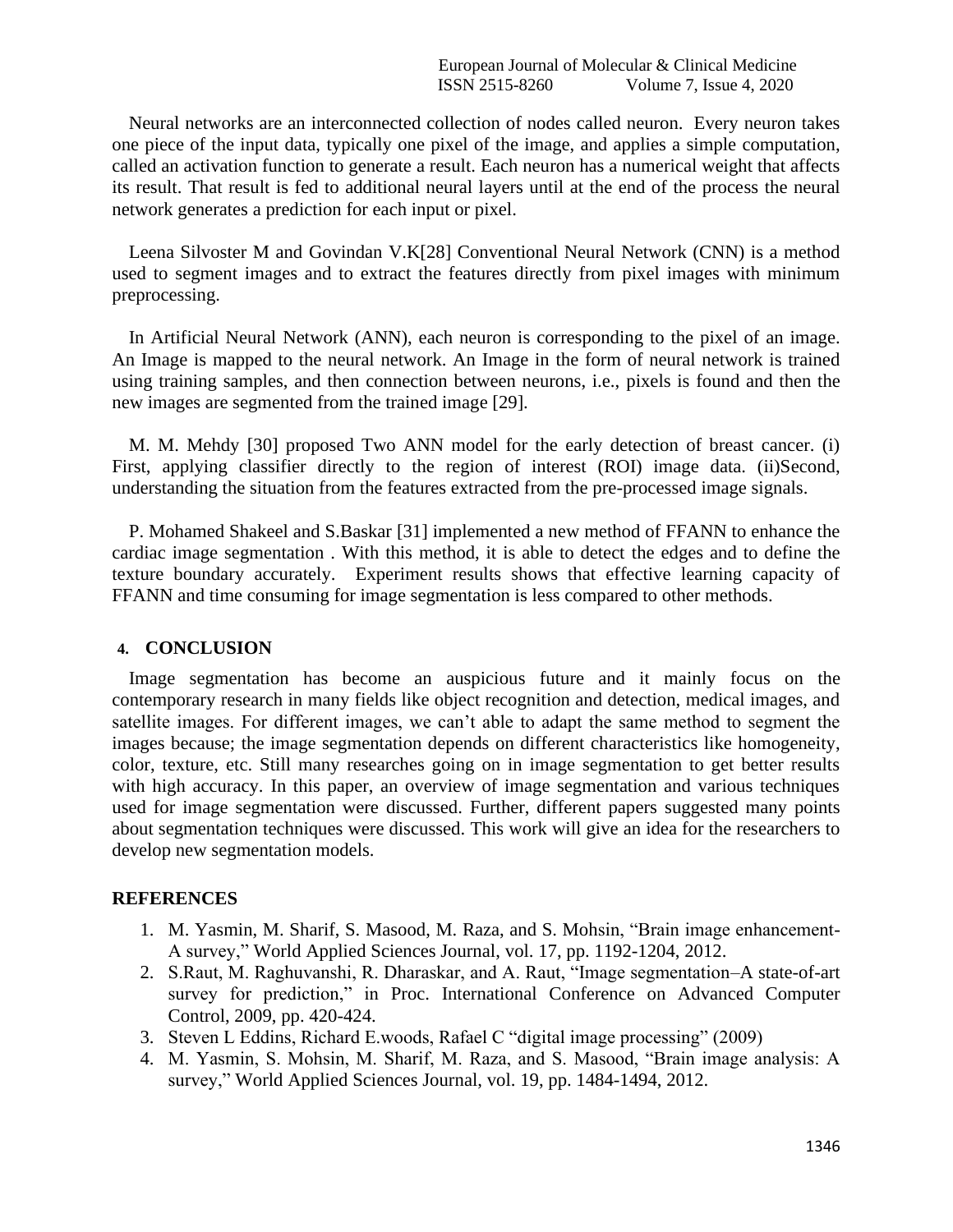- 5. M. Sharif, M. Y. Javed, and S. Mohsin, "Face recognition based on facial features," Research Journal of Applied Sciences, Engineering and Technology, vol. 4, pp. 2879- 2886, 2012.
- 6. Rafael C. Gonzalez, Richard E. Woods, "Digital Image Processing", 2nd ed., Beijing: Publishing House of Electronics Industry, 2007.
- 7. Shouvik Chakraborty, Mousomi Roy and SirshenduHore "A Study on Different Edge Detection Techniques in Digital Image Processing " Feature Detectors and Motion Detection in Video Processing, 2017,pp.23.
- 8. S. Lakshmi and D. V. Sankaranarayanan, "A study of edge detection techniques for segmentation computing approaches," IJCA Special Issue on "Computer Aided Soft Computing Techniques for Imaging and Biomedical Applications" CASCT, 2010.
- 9. M Sharif, S Mohsin, M. Y. Javed, and M. A. Ali , "Single image face recognition using laplacian of gaussian and discrete cosine transforms," Int. Arab J. Inf. Technol., vol. 9, no. 6, pp. 562-570, 2012.
- 10. B. Sumengen and B. Manjunath, "Multi-scale edge detection and image segmentation," in Proc. European Signal Processing Conference, 2005.
- 11. Zotin, Alexander, Konstantin Simonov, Mikhail Kurako, Yousif Hamad, Svetlana Kirillova. (2018) "Edge detection in MRI brain tumor images based on fuzzy C-means clustering." Procedia Computer Science 126: 1261–1270
- 12. S. Yuan, S. E. Venegas-Andraca, C. Zhu, Y. Wang, X. Mao and Y. Luo, "Fast Laplacian of Gaussian Edge Detection Algorithm for Quantum Images," *2019 IEEE International Conferences on Ubiquitous Computing & Communications (IUCC) and Data Science and Computational Intelligence (DSCI) and Smart Computing, Networking and Services (SmartCNS)*, Shenyang, China, 2019, pp. 798-802.
- 13. M. Nikolic, E. Tuba and M. Tuba, "Edge detection in medical ultrasound images using adjusted Canny edge detection algorithm," *2016 24th Telecommunications Forum (TELFOR)*, Belgrade, 2016, pp. 1-4, doi: 10.1109/TELFOR.2016.7818878.
- 14. Neha Yadav and VikasSindhu "Image Segmentaion Of Color Image Using Threshold Based Edge Detection Algoritm In Matlab", 2017.
- 15. S. S. Al-amri and N. V. Kalyankar, "Image segmentation by using threshold techniques," Journal of Computing, vol. 2, no. 5, May 2010.
- 16. Magdalene C. Unajan Magdalene C. Unajan, Member, IAENG, Bobby D. Gerardo, Ruji P. Medina "A Modified Otsu-based Image Segmentation Algorithm (OBISA) "Proceedings of the International MultiConference of Engineers and Computer Scientists 2019 IMECS 2019, March 13-15, 2019, Hong Kong.
- 17. W. X. Kang, Q. Q. Yang, R. R. Liang,"The Comparative Research on Image Segmentation Algorithms", IEEE Conference on ETCS, pp. 703-707, 2009.
- 18. H. G. Kaganami and Z. Beij, "Region based detection versus edge detection," IEEE Transactions on Intelligent Information Hiding and Multimedia Signal Processing, pp. 1217-1221, 2009.
- 19. Seemawazarkar, Bettahally N. Keshavamurthy, Ahsan Hussain (2018) "Region-based segmentation of social images using Soft KNN algorithm", 6th International conference on smart computing and communications, Procedia computer Science, 125: 93-98.
- 20. I. Karoui, R. Fablet, J. Boucher, and J. Augustin, "Unsupervised region-based image segmentation using texture statistics and level-set methods," in Proc. WISP IEEE International Symposium on Intelligent Signal Processing, 2007, pp. 1-5,2007.